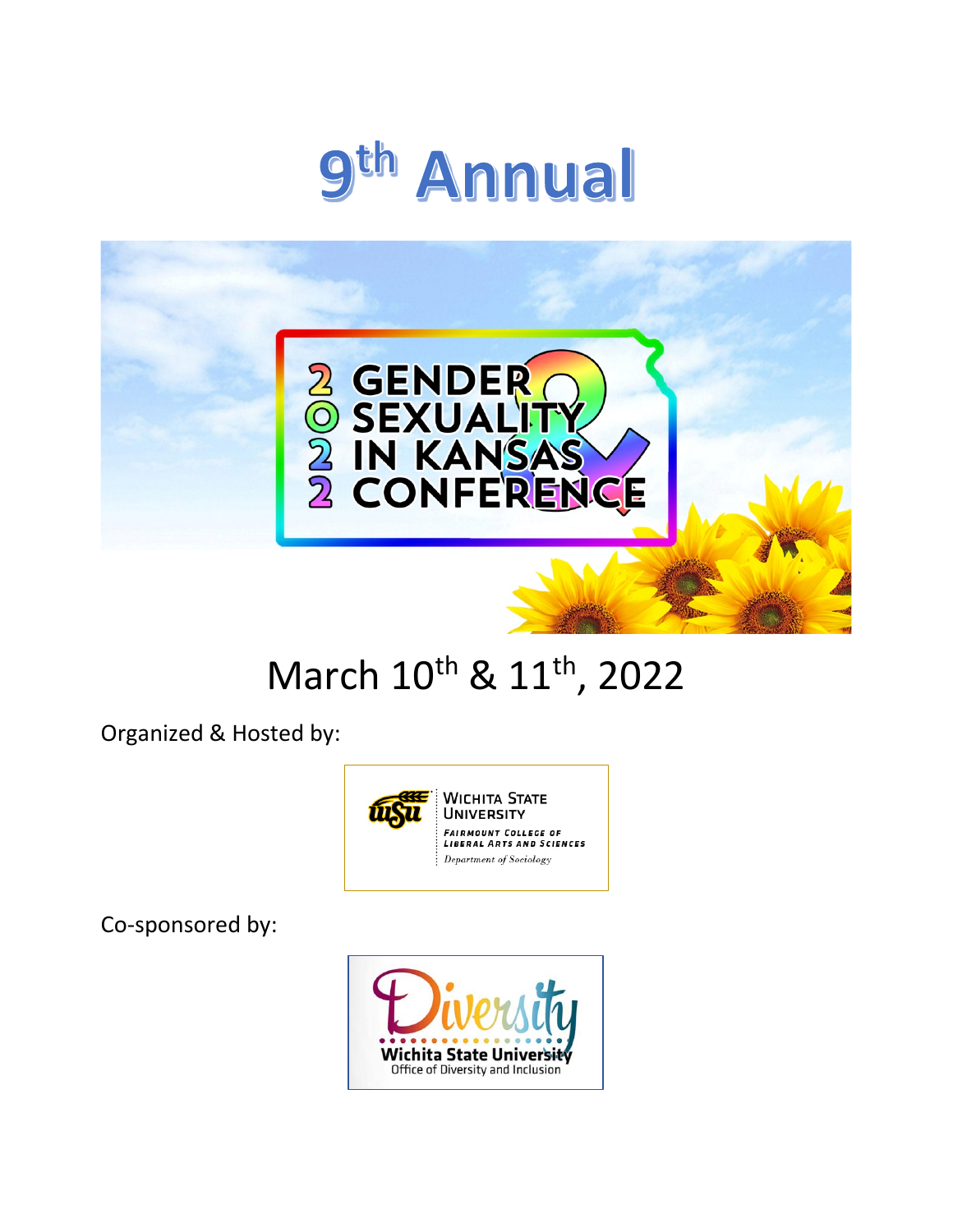## 2022 Full Conference Agenda at a Glance

## Thursday, March 10<sup>th</sup>:

- 5:30-6:30 pm: Community Organization Showcase and Networking
- **6:30-7:30 pm: Keynote Presentation** (both live in-person and streamed)
	- o CJ Janovoy, journalist/author: *Lessons from Decades of Reporting on LGBTQ Kansas*

## Friday, March 11<sup>th</sup> (virtual sessions):

- **9:00-10:20 am: Welcome & Session 1 (Zoom Room A)**
	- o Clark, S., Muehlenhard, & Zangari.: *How Permanent are Sexual Identity Labels? Is Label Permanency related to changes in Sexual Attraction?*
	- o Azubuike, C.: *Are Women Leading Other Women On? The Capitalism of Online Kayan Mata Aphrodisiac Dealers in Nigeria*
	- o Wilson, D.: *Splitting Privilege: Gender and Sexuality Privilege Discussions among Students Participating in a "Split the Room" Activity*
- **10:40-11:40 am**: **Session 2 Workshops**
	- o **Breakout 2a (Zoom Room A)** Clark, H., & Muehlenhard: *Navigating the Double Bind: Exploring Sources of Pressure to Engage in Painful Sexual Activity*
	- o **Breakout 2b (Zoom Room B)** –Neihaus, A. & Jones: *Trans 101 for Educators: Information on how to support and include trans, non-binary, and gender non-conforming kids*
- **11:40-12:40 pm: Lunch**
- **12:40-2:00 pm: Session 3**
	- o **Breakout 3A (Zoom Room A): Fostering more Inclusive Campus Environments**
		- Beck, M. et al: *Assessing the Barriers to Female and Minority Faculty in STEM*
		- Levitt, R. & Vaughan: *LGBTQ Student Retention: A Corrective and Call for Resourced Solutions*
		- Clark, N.: *Maybe Don't "Strip Your Letters," A K-State Case Study: When Disaffiliation is More Problem than Solution*
		- Wiesner, S. & Hertzog: *Building Connections for Addressing SADVS on Campus through Curriculum Infusion*
	- o **Breakout 3B (Zoom Room B): Strategies for incorporating Gender Affirming Approaches within the Healthcare System**
		- Gutsch, W.: *Disparities in Gender-Inclusive Health Care: The Transgender Gap*
		- Greenwood, E. et al.: *LGBTQ Youth in Kansas: Findings from the Kansas LGBTQ Youth Health Needs Assessment*
		- Moore, D.: *LGBTQ+ Inclusive Language and Terminology in the Healthcare System*
		- **Brunner, C.:** *Treatment of Eating Disorders in Transgender Populations: Problem, Impact, and Alternatives*
- **2:20-3:20 pm: Session 4 Workshops** 
	- o **Breakout 4A (Zoom Room A)** Paceley, M. et al.: *Advocating for Transgender and Gender Diverse Youth in Kansas: A Workshop on Anti-TGD Policies, Civic Engagement, and Advocacy*
	- o **Breakout 4B (Zoom Room B)** Clawson, C. & Estrada: *I Carry This in Me (interactive Dance Performance)*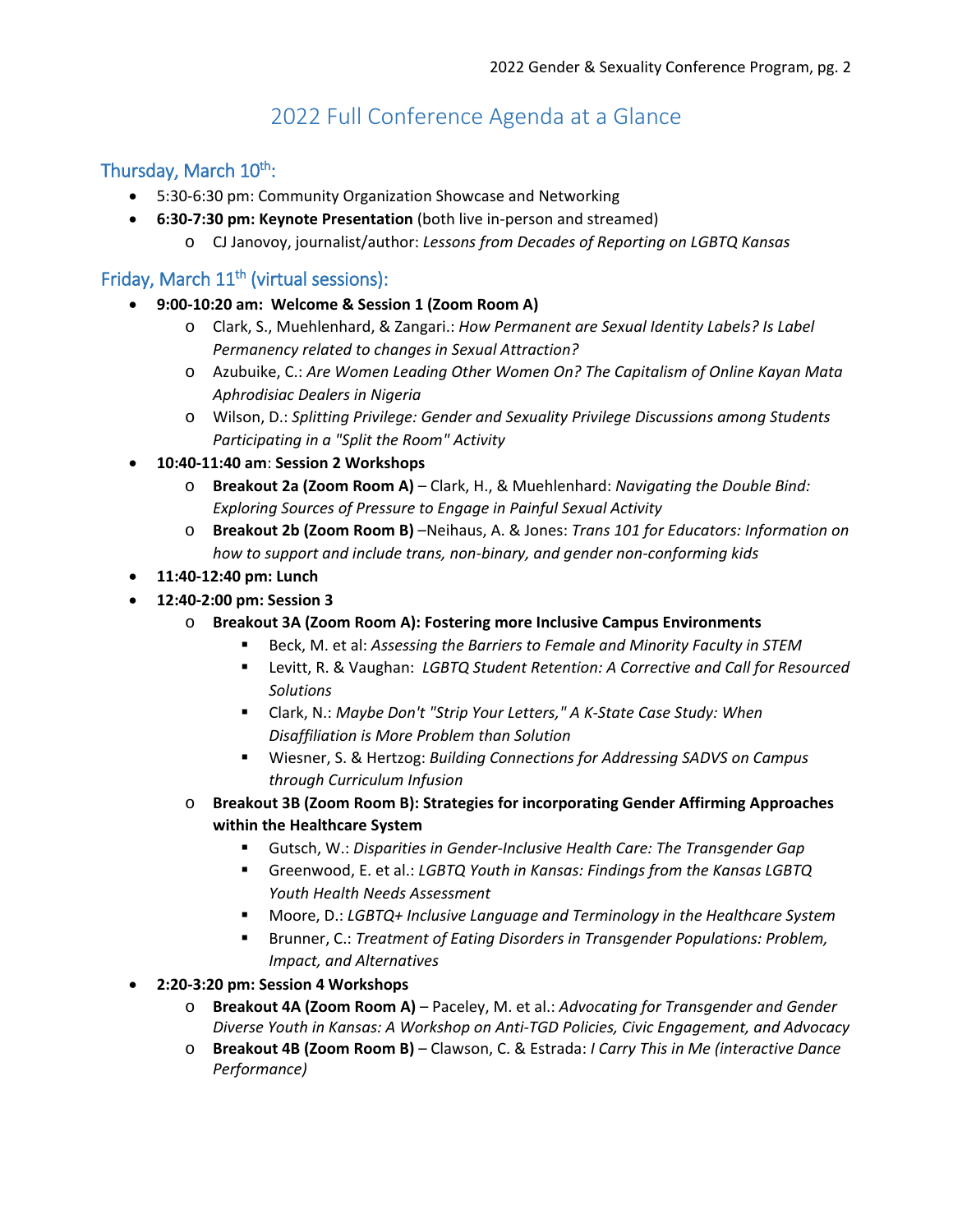## Keynote Presentation Details

Thursday, March 10<sup>th</sup> at the Marcus Welcome Center on the campus of Wichita State University

## 5:30-6:30 pm: Community Organization Showcase and Networking (in person)

Participating Campus & Community Organizations include:

| <b>Equality Kansas</b>                    | <b>FOCUS: Feminists on Campus</b>   |
|-------------------------------------------|-------------------------------------|
| <b>GLSEN Kansas</b>                       | Spectrum: LGBTQ & Allies            |
| M-Care                                    | WSU Office of Diversity & Inclusion |
| <b>Positive Directions</b>                | <b>WSU Shocker Sociology</b>        |
| WASAC: Wichita Area Sexual Assault Center |                                     |
| Wichita LGBT Health Coalition             |                                     |

6:30-7:30 pm: Keynote Presentation (in-person & live-streamed via Facebook Live)

## *Lessons from Decades of Reporting on LGBTQ Kansas* **C.J. Janovy, award-winning author**



C.J. Janovy is a veteran journalist with deep roots in the Midwest. She is currently director of journalism content at KCUR, Kansas City's NPR affiliate, where she has also been a digital managing editor and an arts reporter. In 2020, she was founding opinion editor at the Kansas Reflector, part of the national States Newsroom network of state-capital-based nonprofit journalism sites. She also spent more than a decade as editor of The Pitch, Kansas City's alt-weekly newspaper.

Her book *No Place Like Home: Lessons in Activism from LGBT Kansas* (University Press of Kansas, 2018) won the 2019 Stubbendieck Great Plains Distinguished Book Prize, was named a Kansas Notable Book for 2019, and was nominated for a Lambda Literary Award in LGBTQ nonfiction.

Janovy grew up in Nebraska, graduated from the University of California at Berkeley, and earned a master's in creative writing from Boston University. She and her wife have two dogs.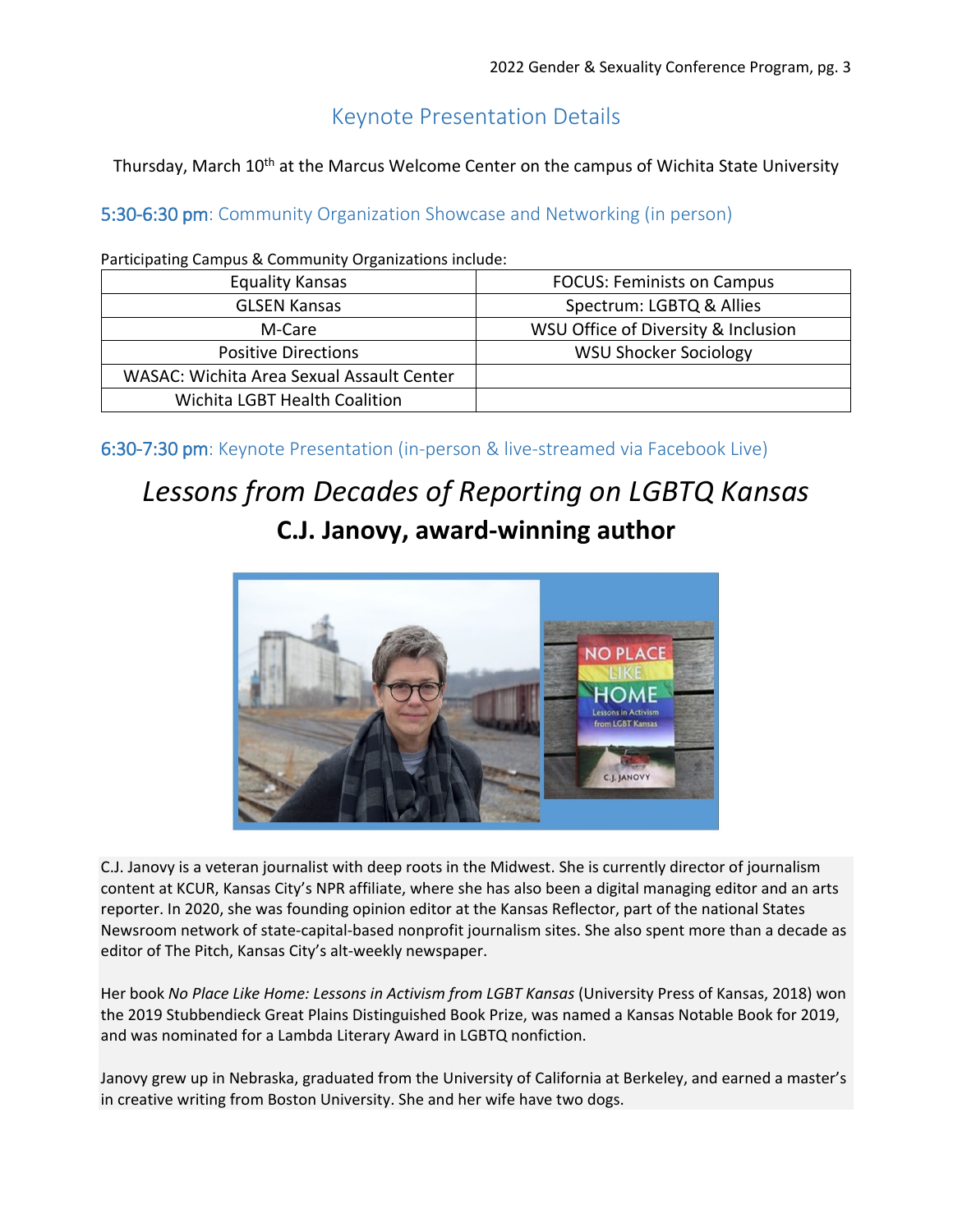## Friday, March 11th: Virtual Breakout Sessions & Presentation Abstracts

## 9:00- 10:20am:

## Welcome & Session 1

## **How permanent are Sexual Identity Labels? Is Label Permanency related to changes in Sexual Attraction?**

*Presenters*: Samuel Clark (B.S. student) with Dr. Charlene Muehlenhard, and Nicolette Zangari *Affiliation*: University of Kansas

#### Abstract:

Sexual fluidity is gaining greater acceptance and awareness in pop culture, yet not much is known about it. This study investigates the relationship between participants' sexual identity labels and their perceptions of the permanency of that label. Is sexual orientation permanent? Or are individuals' sexual attractions and sexual identity labels fluid? If so, is fluidity more likely among some groups than others?

#### Method:

424 participants with varied gender identities and sexual orientations were recruited by posting a survey link on websites popular with LGBTQA+ individuals. The survey consisted of open-ended questions about their gender identity, sexual orientation label, sexual attractions, and how these changed over time.

#### Results:

About a quarter of participants indicated that their targets of sexual attraction had changed over time. Such changes were least likely among participants whose sexual identity labels implied no sexual attraction (asexual) or attraction to only one gender (straight, lesbian, gay/homosexual). Such changes were most likely among participants whose sexual identity labels implied sexual attraction to multiple genders (bisexual, demisexual, pansexual, multiple labels, queer).

Among participants who reported changes in the genders of the individuals they were attracted to, around half reported attraction to additional gender(s) while only one-sixth reported attraction to fewer gender(s). Reporting changes to fewer genders was about as common as reporting that only the ratio of the genders they were attracted to has changed.

#### Discussion:

When interpreting these results, it is important to remember that this was not a random or representative sample and that this design did not allow us to assess causality in changes of attractions and sexual identity labels. Nevertheless, there is evidence that sheds light on the relative prevalence of sexual fluidity.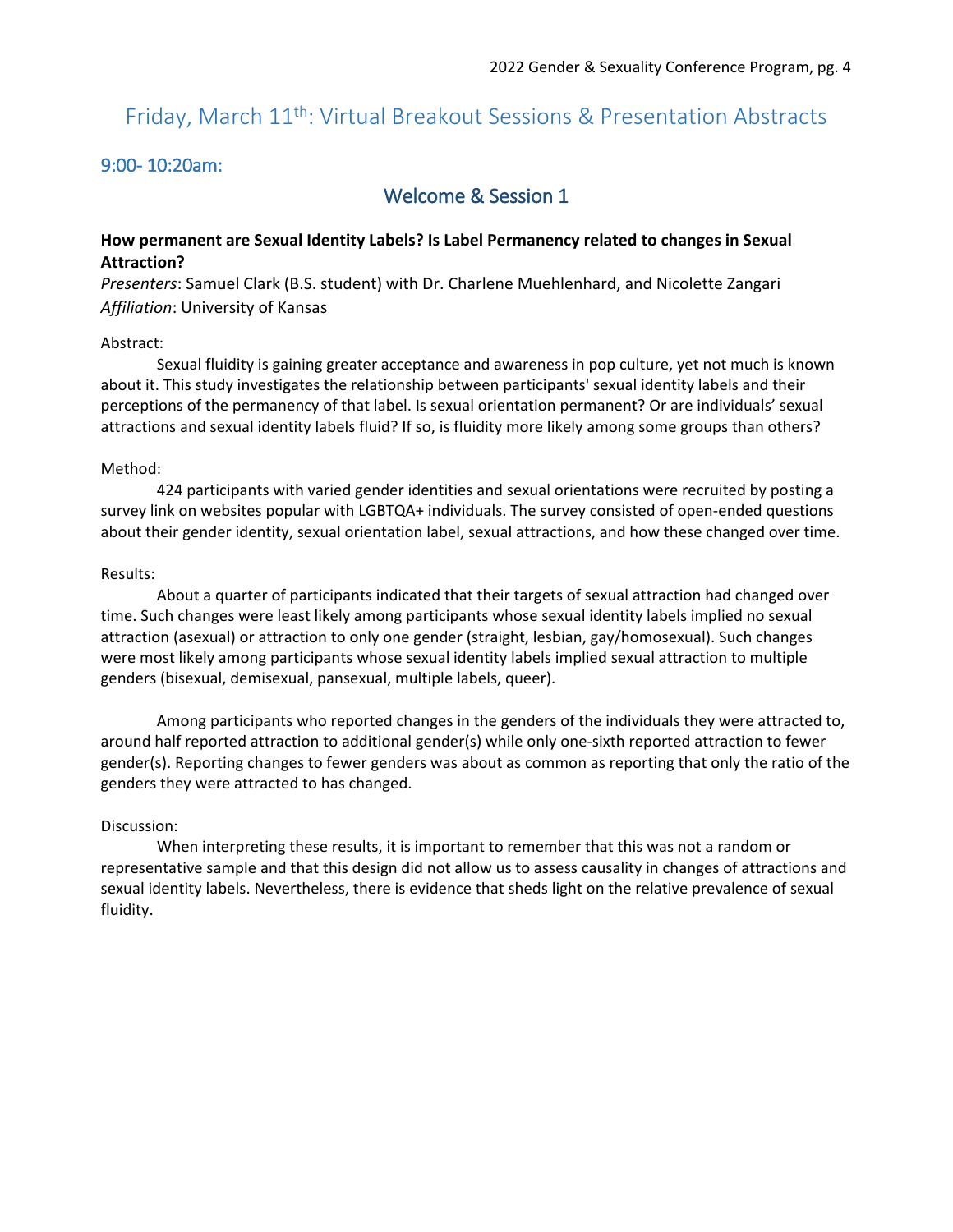## *Session 1 continued…*

## **Are Women Leading Other Women On? The Capitalism of Online Kayan Mata Aphrodisiac Dealers in Nigeria**

*Presenter*: Chibuzor Azubuike, Ph.D. student in Leadership Communication *Affiliation*: Kansas State University

## Abstract:

In Hausa Language in Northern Nigeria, Kayan Mata translates to "women's property" and refers to an aphrodisiac used to improve women's sexual performances. The use of Kayan Mata dates back five centuries, however, its potency is questionable, especially as polygamy is dominant in Northern Nigeria. Recently, there has been a rise of women influencers who leverage social media to aggressively market Kayan Mata as a solution to getting men to do anything women want.

Scholars have looked at the health implication of using Kayan Mata stating that while it can nourish the body, it can also harm it. Others have argued that it is ineffective, especially as some of the ingredients are questionable. However analysis of its contemporary consumption is missing, a gap this research seeks to fill.

Using netnography and levels theory, this paper interrogates the factors that attract women to patronize online Kayan Mata sellers and proposes alternate uses for these platforms. Suggesting that rather than sell aphrodisiacs to women as a panacea to poverty, I draw from post-and anti-colonial theories to argue that the influencers using these platforms can and should work to empower women to build their own wealth and be self-reliant instead of trafficking in Kayan Mata.

## **Splitting Privilege: Gender and Sexuality Privilege Discussions among Students Participating in a "Split the Room" Activity**

*Presenter*: Derek Wilson, Ph.D. student in Sociology *Affiliation*: University of Kansas

### Abstract:

For some time, the "Privilege Walk" was the go-to activity for social science courses to engage students in discussions on unearned advantages. This activity would separate students based on their privileges in life, leaving underprivileged students in the back and the most privileged students in the front. By objectifying those with less privileges in life, the activity's purpose was to create a shock factor for the most privileged students by showing them how far ahead in life they were.

In recent years, this activity has rightfully come under fire for its unethical treatment and objectification of participants with less privileged. A new activity, "Split the Room," allows students to engage in privilege discussions without objectifying themselves or directly revealing their own privileges through reacting to statements of privilege. Students are given the opportunity to discuss with each other why they think the statement is or is not representative of privilege.

This presentation reports findings from qualitative interviews with a group of students following this activity to investigate how this activity makes students feel compared to the negative feelings produced by the privilege walk. The goal of this research and presentation is to spread awareness of the unethical workings of the privilege walk while providing a replacement that encourages open discussion and learning related to unearned advantages developed from social identity.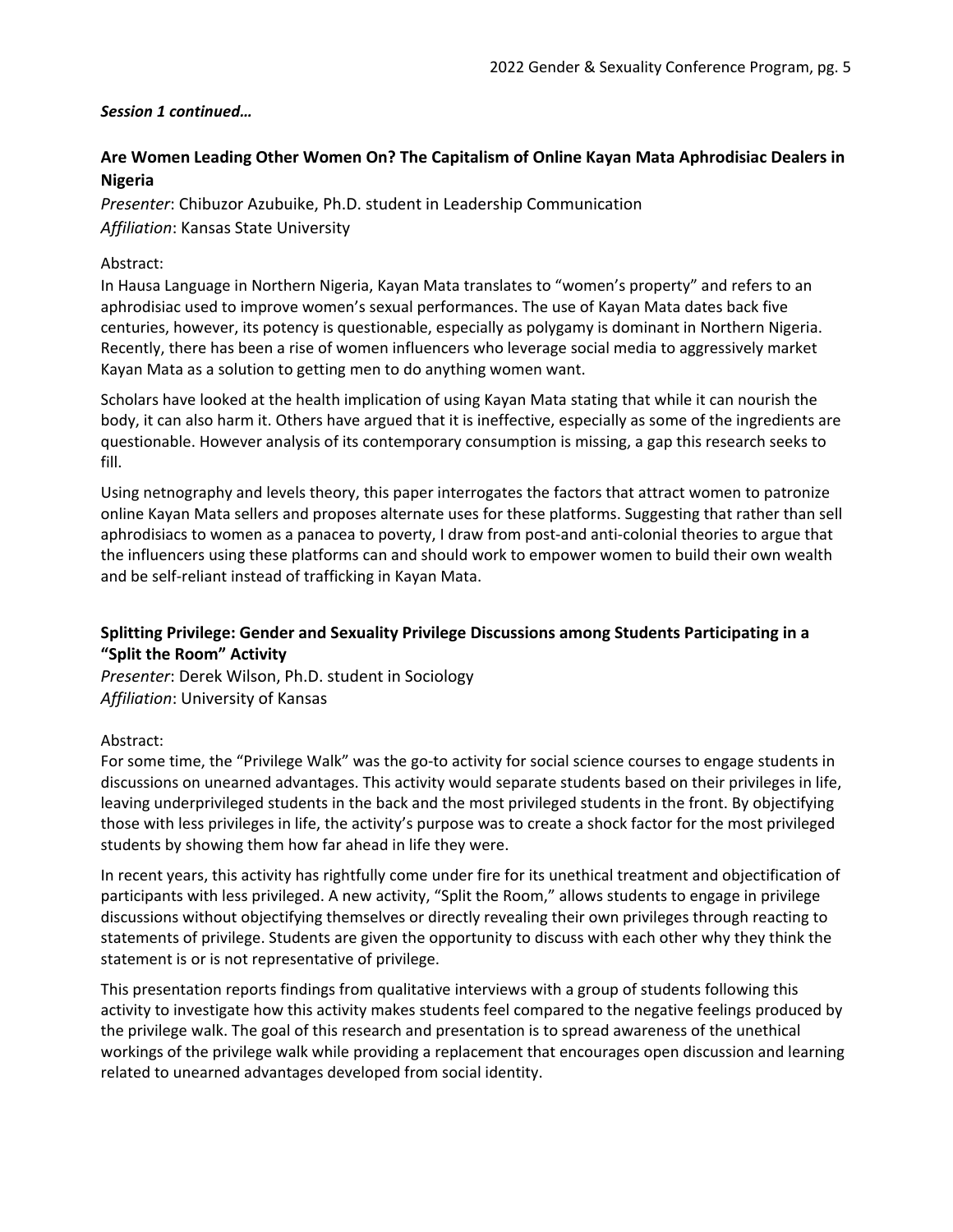## 10:40-11:40 am: Session 2 Workshops

## Breakout Workshop 2a

**Navigating the Double Bind: Exploring Sources of Pressure to Engage in Painful Sexual Activity** *Presenters*: Hannah Clark, M.A. student in Clinical Psychology with Dr. Charlene Muehlenhard *Affiliation*: University of Kansas

## Abstract:

Individuals who experience unwanted pain with sexual activity can sometimes experience ambivalence about engaging in sexual activity. When deciding whether to engage in sexual activity, they may have to choose between avoiding physical pain and avoiding relationship conflict or self-esteem loss. These competing pressures may feel like a double bind, in which individuals feel they must ultimately choose between two unappealing options. In this study, we aimed to explore the various pressures individuals report experiencing when making decisions about engaging in potentially painful sexual activity.

### METHOD:

Individuals with current or past experiences of pain during sexual activity were recruited on various social media platforms to participate in an online survey. Participants were 514 women, 41 men, and 31 nonbinary/genderqueer/trans\* individuals (median age 27; range 18-65), who completed an online survey about the types and frequency of sexual pain they experienced; 342 of them also answered open-ended questions about a prior situation with a partner.

### RESULTS:

Participants reported four sources of pressure to engage in painful sexual activity: pressure from themselves, from their partners, from situational factors, and from societal influences. These four themes were further broken down into 24 subthemes, including pressuring themselves to feel normal or to exert control over their bodies; complaints, denial, and anger from partners; pressure to take advantage of a rare opportunity or celebrate a special occasion; and experiencing pressure from societal norms about sex and relationships.

During the interactive workshop, attendees will explore their beliefs about how individuals navigate painful sexual activity and what types of pressure they may experience to engage in potentially painful sex. We will discuss the ways that some pressures align with prior research on motivations for non-painful sexual activity, while other pressures are unique to those navigating painful sex.

## Breakout Workshop 2b

## **Trans 101 for Educators: Information on how to support and include trans, non-binary, and gender non-conforming kids**

*Presenters*: Dr. Aubrey Neihaus, Assistant Professor with Hannah Jones, B.A. student in Secondary Math Education, *College of Applied Studies Affiliation*: Wichita State University

### Abstract:

In recent years, schools and educational policy have become a battleground for trans rights. For educators who have not yet had a chance to learn about trans, non-binary, and gender non-conforming (GNC) students, these political battles can be confusing. In this session, we will offer teachers, counselors, and other educators, foundational knowledge on gender identity--particularly related to trans, non-binary, and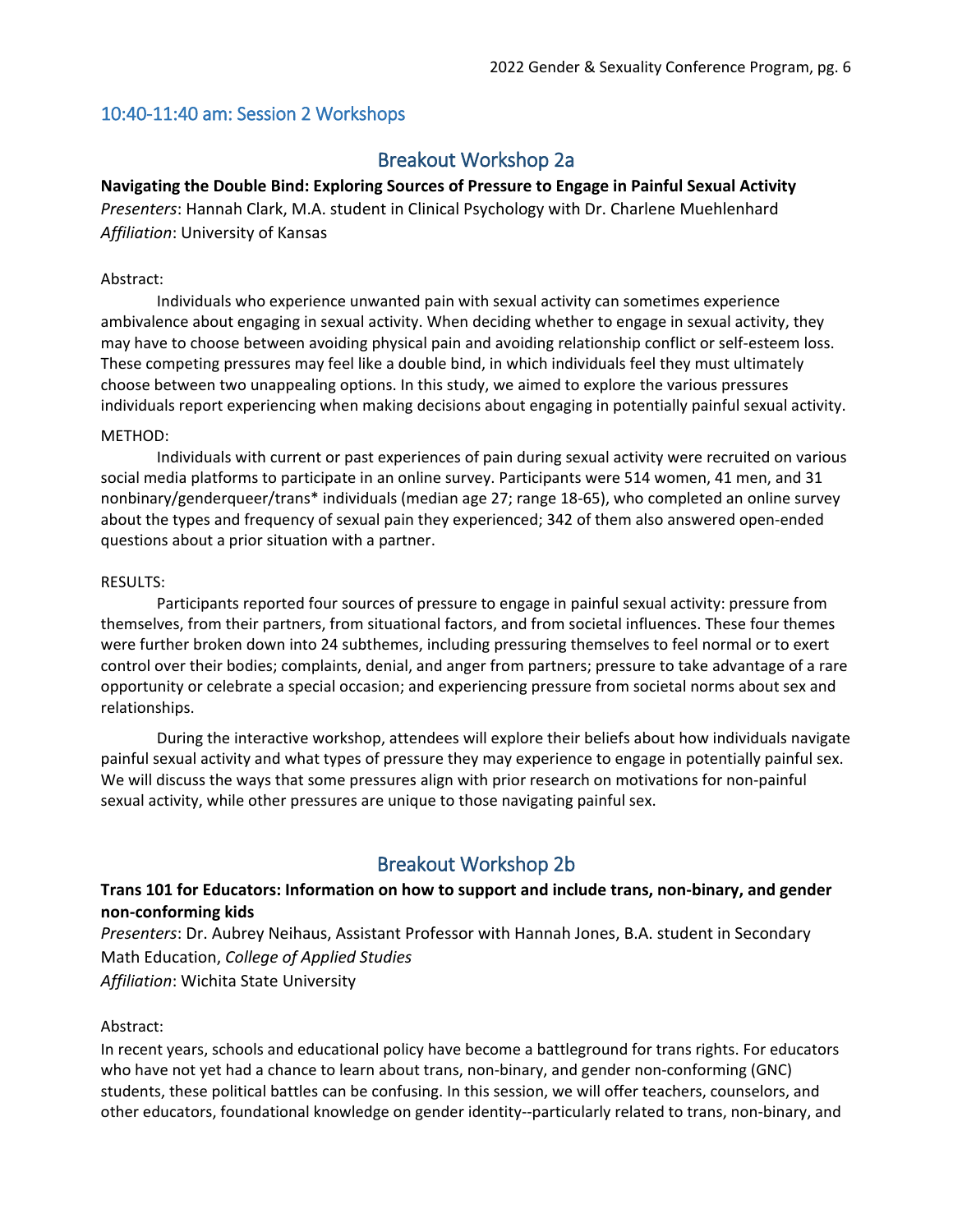GNC students. This will include terminology, conceptual explanation, and the research on how best to include, support, and affirm trans, non-binary, and GNC students, as well as why this should be our stance as educators.

Our session does not assume prior knowledge of gender diversity and offers a space for entry into this conversation about gender in schools. We will engage with current questions about trans, non-binary, and GNC students that are common in the zeitgeist and dispel myths that are harmful. We will also offer an opportunity for educators to consider how to make their own educational spheres more inclusive, supportive, and affirming, and provide practical steps towards those goals. Lastly, participants will leave with ideas and resources on how to continue to learn about trans, non-binary, and GNC students, to continually grow personally and adapt their classrooms and schools.

## 11:40-12:40 pm: Lunch Break

## 12:40-2:00 pm: Session 3

## Breakout 3a - Fostering more Inclusive Campus Environments

## **Assessing the Barriers to Female and Minority Faculty in STEM**

*Presenters*: Dr. Moriah Beck, Associate Professor with Drs. Janet Twomey, Rhonda Lewis Committee members also include Drs. Linnea Glenmaye, David Eichhorn, Jean Griffith, Gergana Markova, and Tiffany Franks and Stormy Malone *Affiliation*: Wichita State University

### Abstract:

The goal of the NSF ADVANCE Catalyst team at Wichita State University is to increase and retain the number of women and underrepresented minority faculty in STEM fields. We will present our comprehensive assessment of the systemic barriers that have led to the underrepresentation of women and minority STEM faculty at WSU based upon proven qualitative and quantitative methods. An examination of the distribution of WSU faculty reveals that men outnumber women at all ranks, especially when it comes to full professor, and more dramatically in the STEM. When examining hiring trends, we did note a 130% increase in STEM new hires who are women since 2018; however, a comparison of the national pool of applicants to those applying to WSU suggests there is room for improvement. Our efforts also involved examining barriers to advancement, which involved administering the COACHE survey of faculty satisfaction. This survey captured new insights into issues that are common to all WSU faculty, but specifically identified areas of concern for female and URM faculty. Our team also used qualitative information gained from several focus groups where consistent themes included extra work that goes unrecognized, unclear or inconsistent guidelines and expectations for advancement, and the need for mentoring or affinity groups. After completing this fundamental assessment, we hosted a series of deliberative dialogs with STEM department chairs and associate deans coalescing around suggestions from Stewart and Valianâ's "An Inclusive Academy." Thorough analysis of current policies and procedures, interpretation of our data, and discussions with both internal and external advisory boards has culminated in the creation of a 5-year strategic plan to systematically address barriers that prevent the recruitment, retention and advancement of women and URM faculty using documented best practices that fit our institutional context. We will present our three goals to increase the proportion of and advance faculty from URM groups, ensure that policies and processes are transparent, equitable and free from bias, and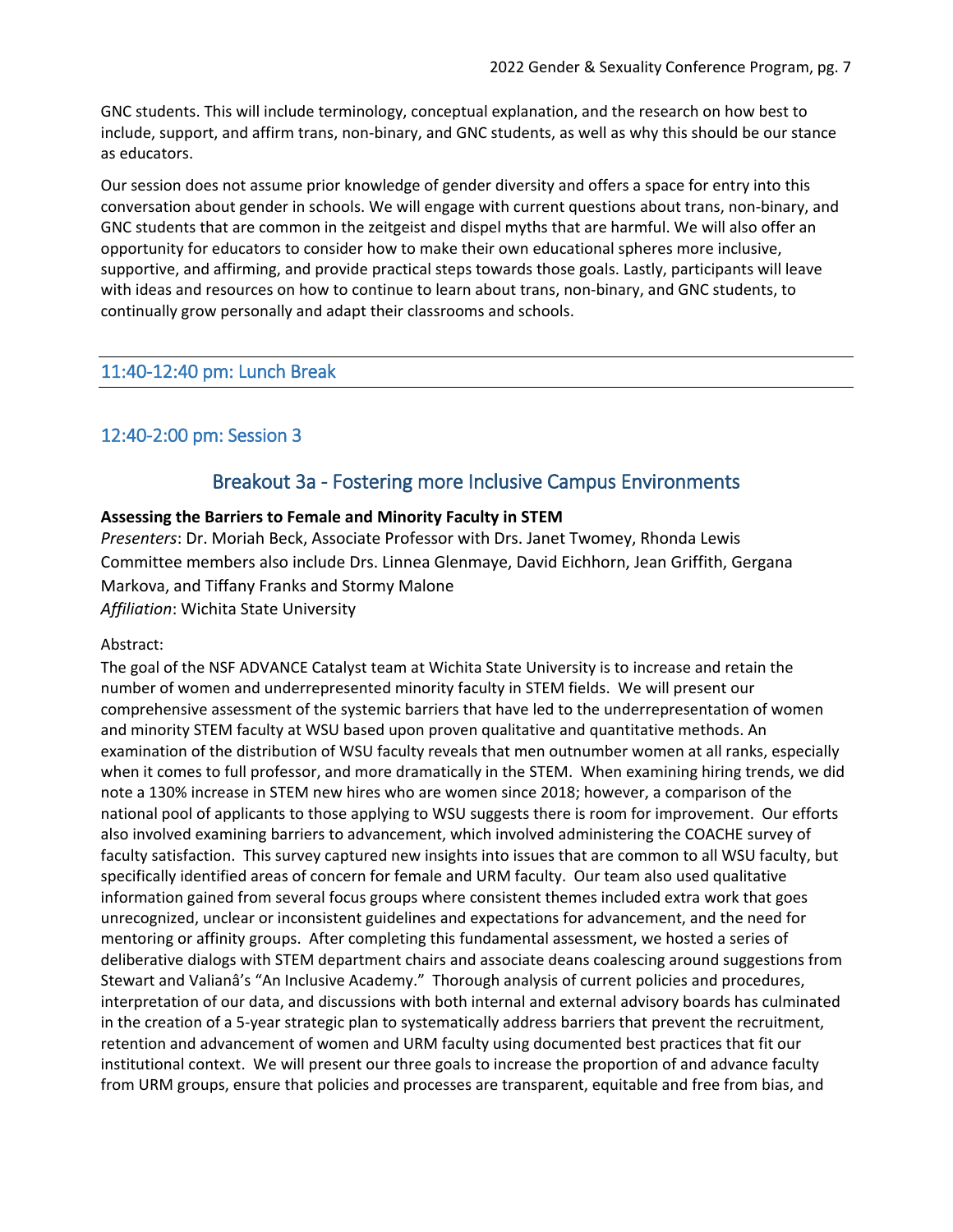create and foster a culture at all levels that supports recruitment, retention and advancement of women and URM.

#### **LGBTQ Student Retention: A Corrective and Call for Resourced Solutions**

*Presenters*: Dr. Rachel Levitt, Teaching Assistant Professor, and Mariya Vaughan, Assistant Director K-State First

*Affiliation*: Kansas State University

#### Abstract:

Universities consistently focus on recruitment and retention. Yet, because federally required data on student representation hasn't previously required queer identities be counted, LGBTQ students are often overlooked. What we know according to the US Transgender survey from 2015 is that here in Kansas, 83% of transgender youth experienced such mistreatment—including verbal harassment, being prohibited from dressing according to their gender identity, disciplined more harshly, and physically or sexually assaulted because people thought they were transgender—it led 11% to drop out before even getting to college. For those that make it to University, they face similar hostile climates. With this in mind, we proposed a program that paired a first-year seminar experience and Gender, Women, and Sexuality Studies curriculum that centered queer, feminist, trans community, belonging, and world making. Drawing on four years of data from our pilot program, we found that LGBTQ student retention was significant. We offer this first year seminar experience as a model for LGBTQ student retention but note it requires resourced backing and complimentary structural changes for institutions to support queer students.

## **Maybe Don't "Strip Your Letters," A K-State Case Study: When Disaffiliation is More Problem than Solution**

*Presenter*: Natalie Clark, B.A. student *Affiliation*: Kansas State University

### Abstract:

This presentation will explore some of the structural and tacit cultural ways Kansas State University, Greek Life, and administrative policies support rape culture. Spring boarding off of the "No-Rape-At-K-State" campaign and the "Strip Your Letters" movement that swept across Kansas in 2021, this study offers a brief glimpse into the politics of institutional disaffiliation - the process by which a university cuts official ties with a student organization. While seeming like a solution that functionally bans a student group that engages in sexual violence, what Kansas State University has done is disaffiliate with all Greek Life. Using this dynamic as a case study, I ask: In what ways does disaffiliation help those who have experienced sexual assault? How does disaffiliation impact accountability for those who engage in sexual violence? And, are there alternatives to disaffiliation that work better? I offer a look at legal cases against Kansas State University (specifically Farmer v. K-State and Weckhorst v. K-State), the administrative policies Kansas State presently has, the impact those policies have had on sexual violence in Greek Life, and what alternative models there are for reducing sexual assaults on college campuses. I use queer feminist methods to interrogate what Dean Spade calls "the administrative violence" that Universities in general, and one of our Kansas universities, in particular, engage in. Ultimately I argue that disaffiliation is more problem than solution as it allows the University to abdicate responsibility for sexual and gender violence while benefiting from a robust Greek Life as a recruitment tool.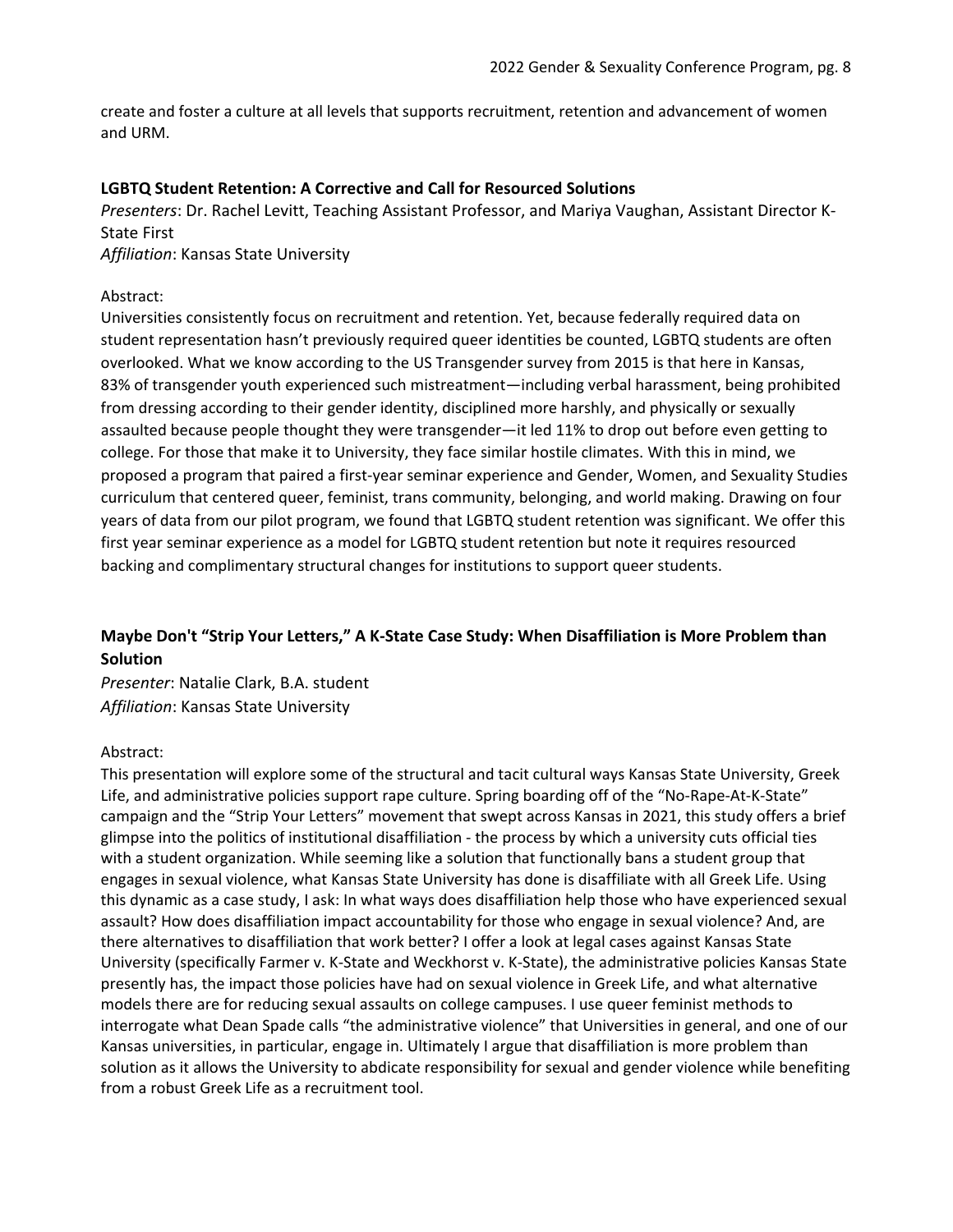## **Building Connections for Addressing SADVS on Campus through Curriculum Infusion**

*Presenters*: Shelby Wiesner, M.A. student with Dr. Jodie Hertzog, Associate Professor *Affiliation*: Wichita State University

### Abstract:

Since the first enactment of the Violence Against Women Act in 1994, there has been growing legislative interest in the prevalence of sexual assault on college campuses. In subsequent years, and under the provision of the Cleary Act and Title IX, universities have received directives geared toward addressing issues of not only sexual assault but dating violence and stalking as well. Existing research suggests the importance of building multi-level strategies focused on transforming the campus climate, educating campus leaders, and building strong relationships with students as necessary steps toward shifting campus culture. The current presentation is based on reflections on a service-learning project that evolved out of an innovative partnership geared toward aiding the student in developing hands-on skills related to planning and implementing evidence-based datadriven prevention strategies using a Sociological lens while also engaging in campus-specific prevention work. Drawing from prior research, publicly available webinars, and bi-weekly working meetings, we report on the potential benefits of developing service-learning-based courses that partner with campus-community prevention teams. The first semester of the course provided both a foundation within the social determinants of sexual assault, dating violence, and stalking (SADVS) while translating the knowledge gained through the creation of a set of prevention activities cards that could be infused into a number of interdisciplinary classrooms in the future, contributing to our campus' larger SADVS strategic plan.

## 12:40-2:00 pm: Session 3

## Breakout 3b - Strategies for incorporating Gender Affirming Approaches within the Healthcare System

### **Disparities in Gender-Inclusive Health Care: The Transgender Gap**

*Presenter*: Whitney Gutsch, MSW candidate in the School of Social Work *Affiliation*: Wichita State University

#### Abstract:

The transgender community has many unique health care needs that are often not being addressed by medical professionals. This disparity is compounded by both direct and indirect barriers that exist within the health care system. Indirect barriers include fears of misgendering, stigma, discrimination, and other issues regarding social needs going unmet. Whereas, direct barriers include decreased financial capabilities and a lack of insurance coverage for example. Many transgender individuals have anxiety around receiving healthcare because of these barriers as well as a fear that providers may not be knowledgeable on the medical needs of the transgender community. This primarily stems from a lack of educated health care providers. Additionally, transgender discrimination in healthcare is not explicitly protected under the Affordable Care Act after Trump repealed a 2016 ruling in the summer of 2020. This decision has caused significant confusion regarding who is protected under gender discrimination laws and how transgender discrimination cases are to be processed. When transgender individuals are able to find a medical provider that is willing and available to treat them, the physician oftentimes has limited education on transgender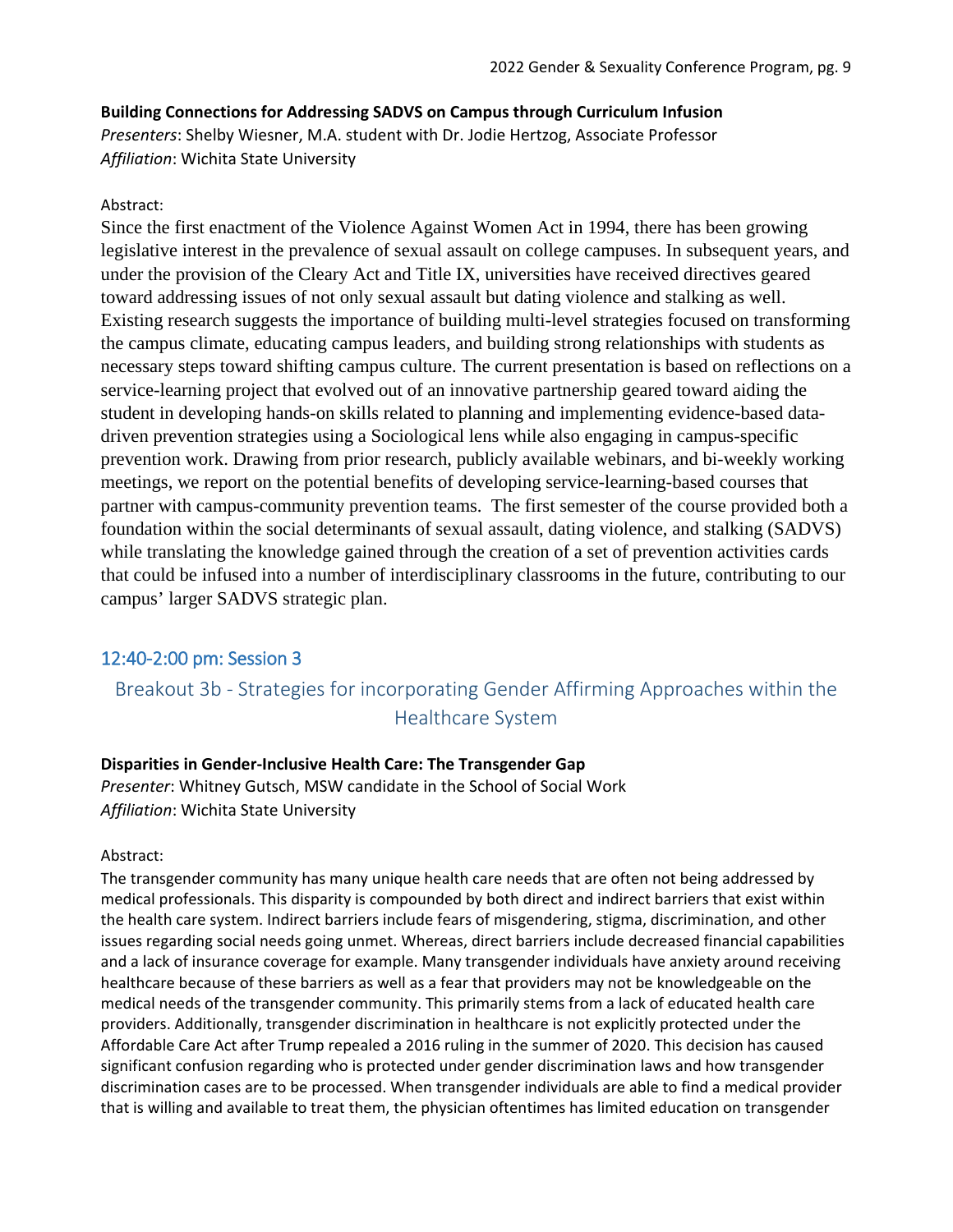healthcare needs and other prominent issues pertinent to queer health. Additionally, Kansas law does not require any diversity training in physicians' continuing education for licensing renewal. Recommendations for changing physician education as well as physicians' continuing education regulations to address this need are advocated. Additional implications and future policies will also be discussed.

**LGBTQ Youth in Kansas: Findings from the Kansas LGBTQ Youth Health Needs Assessment** *Presenters*: Emera (M) Greenwood, B.A. student, with Briana McGeough, Megan Paceley, & Michael Riquino

*Community partners*: Dawna Raehpour, Tori Gleason, Jennifer Pearson, & Liz Hamor *Affiliation*: University of Kansas

## Abstract:

Lesbian, gay, bisexual, transgender, and queer or questioning (LGBTQ+) youth are at risk of myriad physical, mental, and behavioral health concerns (Russell & Fish, 2016). These health disparities are a result of stigma and stress in LGBTQ+ youth's social environments (Meyer, 2003). Although ample evidence exists on the health needs of LGBTQ+ youth, we lack research on the needs and experiences of LGBTQ+ youth in specific Midwestern states. This limits statewide organizations from having data to further their work to promote health equity and justice for LGBTQ+ youth. This study aimed to redress this gap by engaging in a statewide LGBTQ+ youth needs assessment in Kansas.

In partnership with the Wichita LGBT Health Coalition, GLSEN Kansas, and other statewide organizations and advocates, we developed and administered an online survey assessing health and healthcare needs, experiences, accessibility, and challenges. LGBTQ+ youth (13-18 years old) in Kansas were recruited to participate through organizational emails, social media advertisements, and personal contacts. The survey was live for six weeks in Fall, 2021. Data were cleaned to assess for fraudulent responses and descriptive statistics are currently being analyzed.

Preliminary findings reveal that of the 157 youth who participated: 28% endorsed having a diagnosed physical health condition; 55% endorsed having a diagnosed mental health condition; 34% endorsed experiencing depression symptoms most days and 48% endorsed experiencing anxiety symptoms most days. Additionally, 16% of respondents do not currently have health insurance; 20% endorsed experiencing discrimination from a healthcare provider; 60% shared having had an experience with a healthcare provider that was affirming of their sexual orientation and 50% endorsed an experience that was affirming of their gender. For this presentation, we will expand on these findings and suggest recommendations for healthcare across Kansas.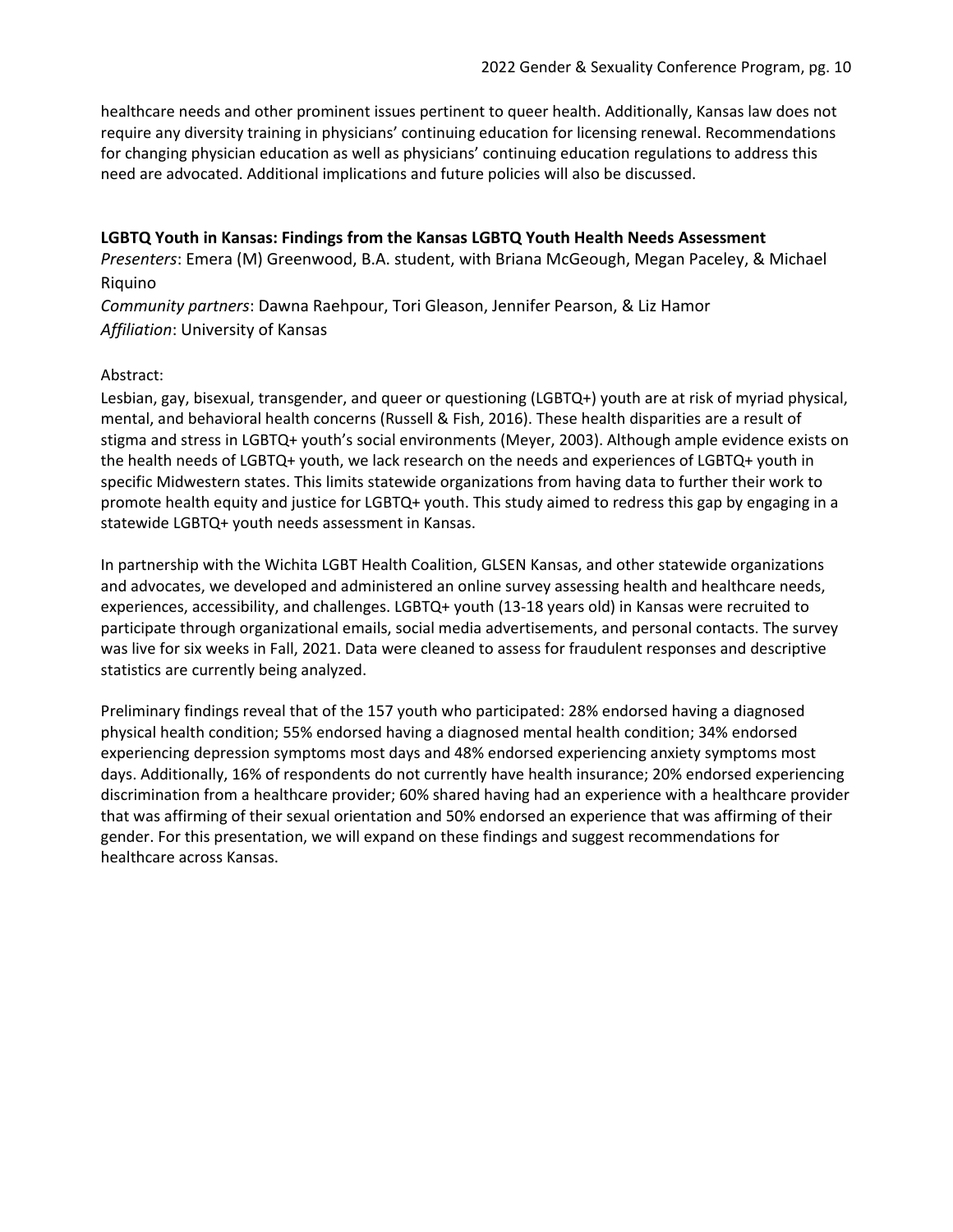## *Breakout 3b continued…*

## **LGBTQ+ Inclusive Language and Terminology in the Healthcare System**

*Presenter*: Daria Moore, B.A. student *Affiliation*: Wichita State University

## Abstract:

This presentation is an examination of LGBTQ+ inclusive language and terminology within the healthcare system. Lesbian, gay, bisexual, transgender, and queer/questioning (LGBTQ+) individuals frequently report having negative non-inclusive experiences within healthcare settings. This is largely due to a lack of proper education for healthcare workers, interdisciplinary issues, and prejudice on both personal and institutional levels, as well as a lack of cultural competency. This presentation will examine how inclusive healthcare settings are crucial to the equitable treatment and health outcomes of LGBTQ+ patients and how language is one of the most effective ways of achieving this. Using language that is inclusive of all identities can reduce the burdens and barriers that this community often faces and creates a more respectful and affirmative environment. Additionally, this project explores options for how to increase the LGBTQ+ cultural competency of healthcare workers, and gives suggestions as to how it can be implemented into the College of Health Professions at Wichita State University. Research for this presentation will consist of reviewing previous literature, and initial findings and implications show that there is a lack of LGBTQ+ inclusive language and terminology within healthcare settings and educational settings.

## **Treatment of Eating Disorders in Transgender Populations: Problem, Impact, and Alternatives**

*Presenter*: Cheyanne Brunner, B.S. student in Psychology/Gender, Women, & Sexuality Studies *Affiliation*: Kansas State University

### Abstract:

This presentation offers an exploration of how psychology and counseling programs train practitioners in the treatment of eating disorders, highlighting both (1) the need for and (2) the deficits in Transgender specific training. In terms of eating disorders, trans folks experience disproportionate rates. Given trans over-representation, yet the substantial lack of specialized training among those in the eating disorder field, I explore what, if any, targeted queer/trans training psychology and counseling programs provide students; the impact such training has; and what alternative education and accountability should be adopted. I call for: (1) specialized competency licensure requirements, (2) going beyond mere "cultural competency" or "queer informed" approaches, instead centering "trans specializing" care as the goal, and (3) a queer, trans, intersectional feminist approach that places eating disorder care within a critical race and structural framework for understanding power and oppression. Ultimately this study and presentation asks the question: How do we serve trans people better? What we know about trans treatment outcomes is that the core determinant of successful treatment and recovery is therapists' command of the structural dynamics of discrimination, oppression, and anti-trans violence their clients navigate.